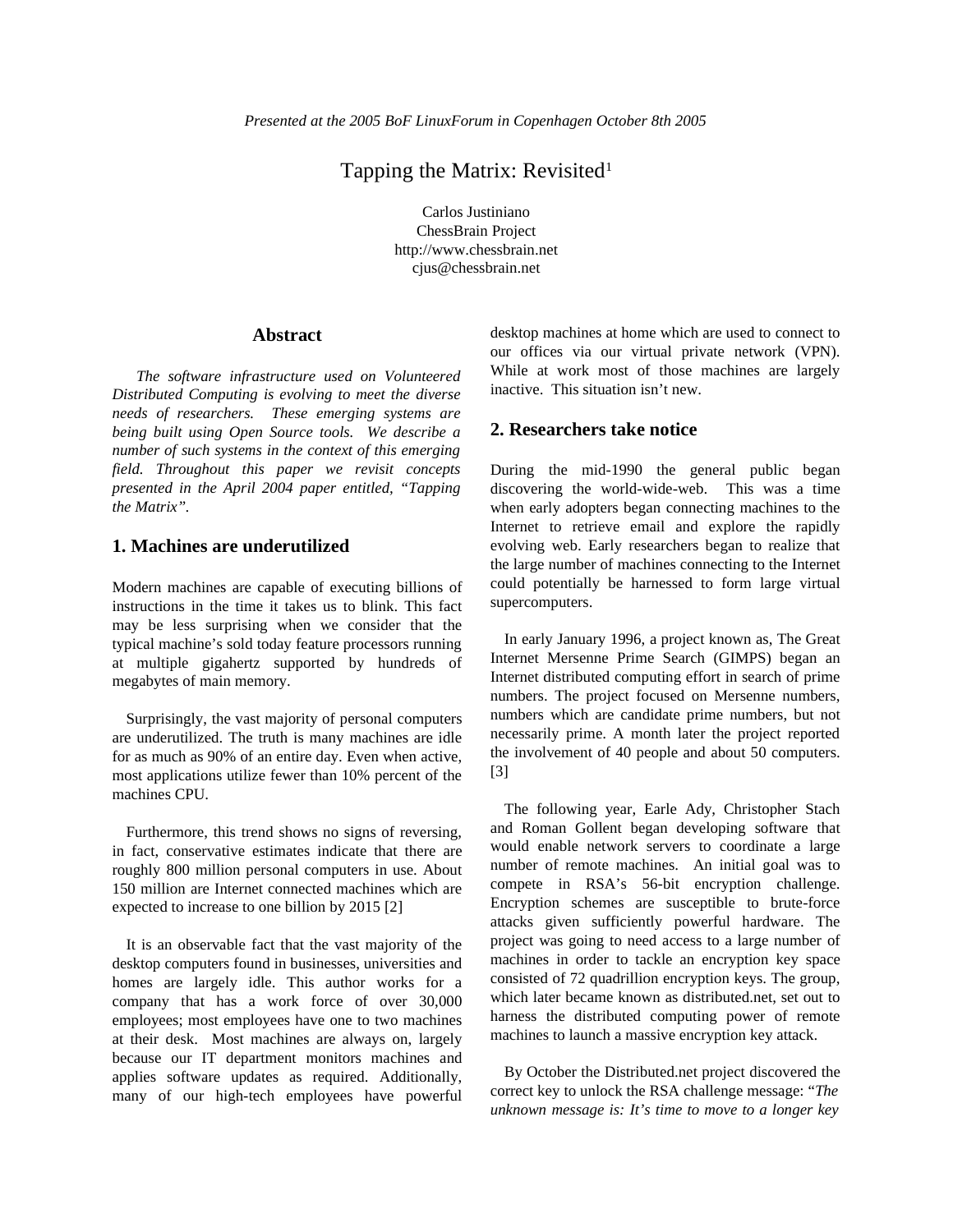*length*". In October, the New York Times published an article on their achievement entitled, "Cracked Code Reveals Security Limits". [4]

While both GIMPS and Distributed.net's efforts achieved public recognition, another project would go on to become a household name in distributed computing circles. In 1998, a group of researchers at the University of California in Berkeley launched the SETI@home project. The project uses Internetconnected computers to aid in the search for extraterrestrial intelligence. SETI@home captured the public's interest and grew to several hundred thousand contributors.

SETI@home's appeal was fueled by the general public's interests in the possibility of extraterrestrial intelligence and by the then timely release of films such as The Arrival and Contact (which was based on Dr. Carl Sagan's book).

Another important reason for SETI@home's success is due to their use of the screensaver application format. During the early 1990s screensavers were quite popular, featuring flying toasters and mildly hypnotic multi-color swirling patterns. By the time SETI@home first appeared, the general public already understood that screensavers become active when machines were not in use. The perceived non-intrusiveness of screensavers eliminated the barrier of entry onto millions of desktop computers.

The project's success brought with it a considerable amount of computing power. In 1998 project leader and researcher, Dr. David Anderson compared, SETI@home's distributed computing potential to the fastest computer built at the time, IBM's ASCI White. IBM built the 106 ton, \$110 Million dollar system for the U.S Department of Energy. The supercomputer was capable of an impressive peak performance of 12.3 TFLOPS. Anderson wrote that SETI@home was faster and cost less than one percent to operate. [5] Naturally, the cost savings are due to the fact that SETI@home computations are distributed and processed on remote machines which are paid for, operated and maintained by the general public.

GIMPS, Distributed.net and SETI@home are still active. GIMPS, the longest running distributed computing effort, recently discovered the existence of a prime number consisting of over seven million digits! Distributed.net has successfully completed a number of encryption challenges, and SETI@home has been

instrumental in raising public awareness for distributed computing efforts. During the past few years the SETI@home group has created the Berkeley Open Infrastructure for Network Computing (BOINC) platform which is already helping to launch new distributed computing projects. We'll take a brief look at BOINC later in this paper.

## **3. Resources exist behind locked doors**

Potential distributed computing resources can be found in millions of locations throughout the world. However, each location has at least one thing in common. People, people control access to these resources. To paraphrase the 1999 block buster movie, The Matrix: They are the gate keepers. They are guarding all the doors; they are holding all the keys.

Researchers are faced with the difficult challenge of creating projects which are of interest to sizable groups of people. When the public takes interest, the virtual doors leading to computing resources are unlocked and machines begin to connect from diverse environments.

Where might machines connect from? We'll examine a few general environments where volunteer computing projects can expect machines to connect from.

### **3.1 Individual machines**

Millions of homes have computers which are capable of connecting to the Internet. Many homes contain more than one machine, often connected via a private home network. Furthermore, an increasing number of machines are connected via broadband, always on, connections. These trends are showing no signs of diminishing.



Figure 1. The author's home environment during early ChessBrain testing. A bit atypical of home environments however, many homes have machines in different rooms.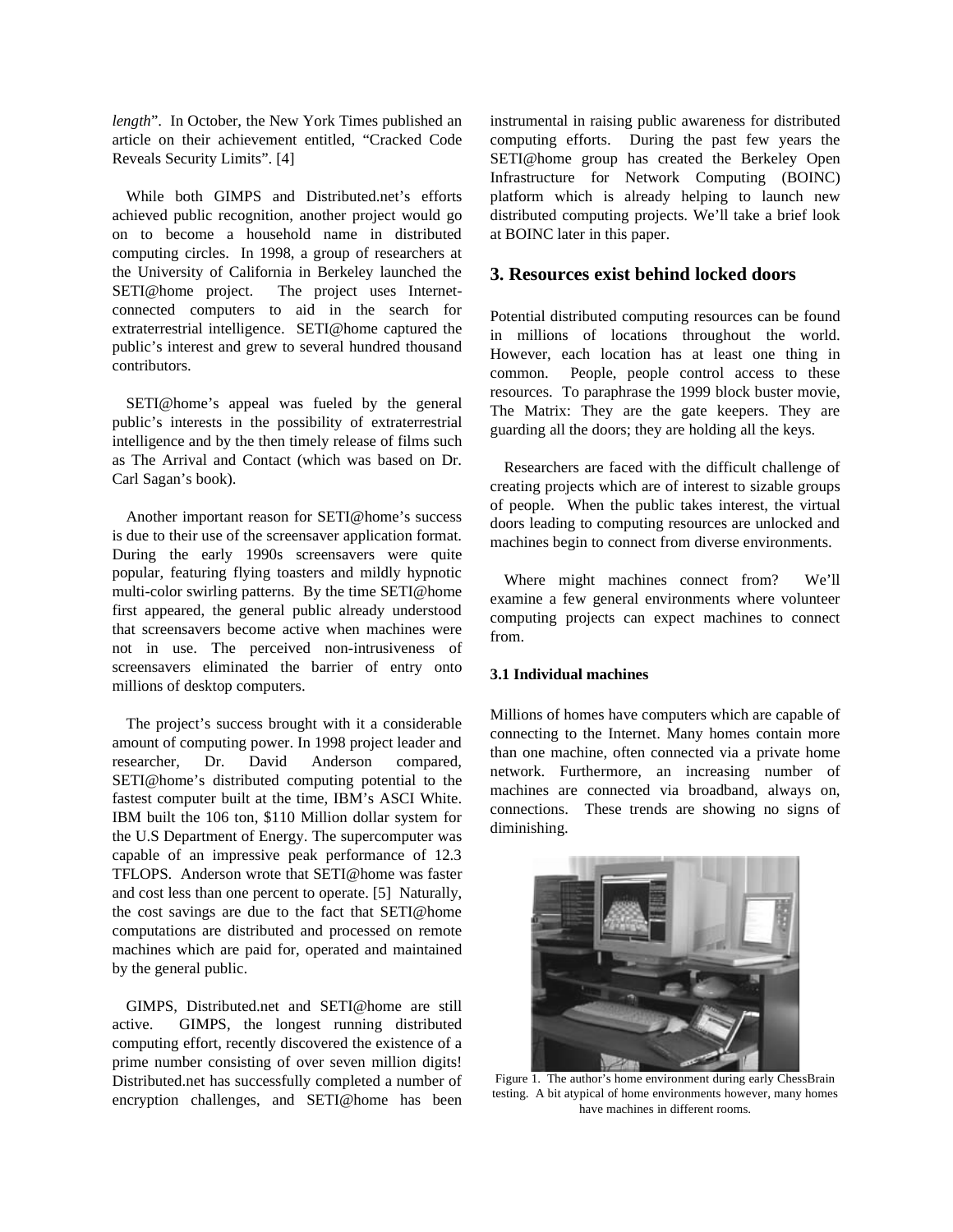#### **3.2 Garage farms and clusters**

Some computing enthusiasts go as far as to build and operate their own clusters. The number of people who actually do this is larger than one might think! There exists an Internet sub-culture of enthusiasts who refer to themselves as DC'ers. They form and participate in distributed computing teams sometimes numbering in the thousands.



Figure 2. A ChessBrain contributor proudly displays his server farm.

## **3.3 Businesses and Universities**

A multitude of machines exist in businesses and universities throughout the globe. These machines are often tightly secured and controlled. However, people control access to these machines and they often grant access by allowing their machines to run well behaved distributed computing software.



Figure 3. The 240 node BioCluster which participated during the ChessBrain.net Guinness World Record attempt in Copenhagen.

## **4. The Volunteer Computing model**

The term "Distributed Computing" is well recognized by practitioners and participants alike; however, the term has lost its once specific meaning. The general media now uses the term "Distributed Computing" to describe web services and service oriented architecture (SOA) solutions. A newer term is necessary in order to differentiate the form of distributed computing which we're considering in this paper from the now overused term.

Distributed computing has been referred to as "Grassroots Supercomputing" and "Public Computing" however those terms fall short of what people actually do when they contribute as part of a distributed computing project. The inescapable fact is that in order for distributed computing projects to work they must have volunteers. The term "Volunteer Computing" has emerged to describe distributed computing projects where volunteers supply the necessary computing resources.

### **4.1 How volunteer computing works**

Most volunteer computing projects (with the exception of a small number) are implemented as client-server applications. End users are required to actually place software on their machines. This is what distinguishes a volunteer computing project where participation is "active" from the relatively passive use of web enabled services. The presence of an *active role* is why volunteer computing is often refereed to as Peer-to-Peer computing rather than *client-server* from a traditional web-centric view.

Furthermore, the vast majority of volunteer computing projects do not rely on the client-side existence of runtime frameworks such as Java or .NET (although this will likely change). This impacts project developers who are forced to implement native solutions for each platform they wish to support.

These important distinctions introduce additional levels of complexity which we'll examine in greater detail.

#### **4.1.1 A twenty thousand foot view**

Fundamentally, users download and install a relatively small client application which is capable of communicating with project servers to retrieve individual work units. Each unit of work contains the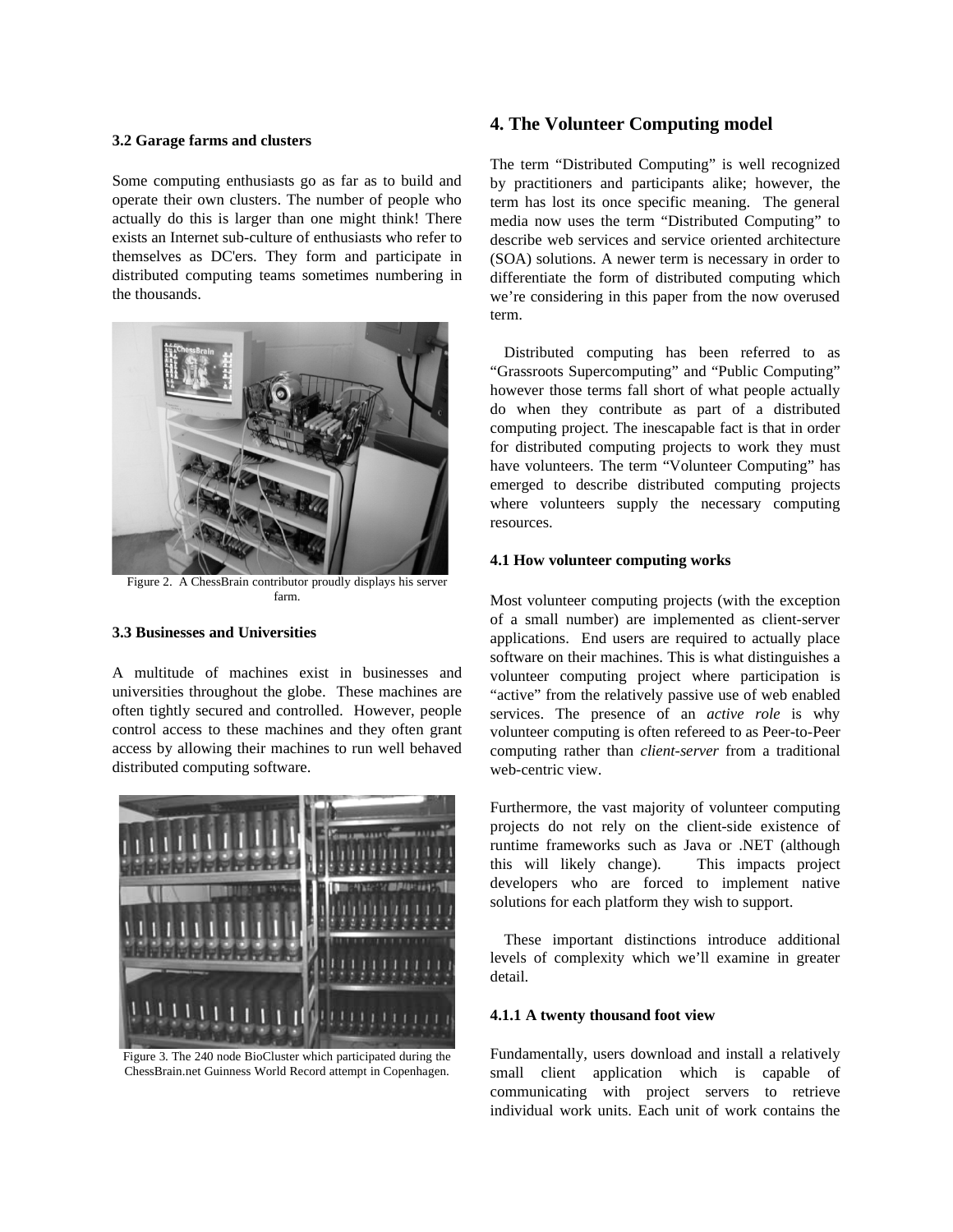data and in some cases - the instructions that a client node can use to process the work.

Upon completion the client application sends the results of the work unit to a project server, which is responsible for collecting results and performing any post processing that may be required.

A project server may in turn use the processed results to determine how to generate newer work units for subsequent distribution.



Figure 4. Client nodes communicate with web and file servers which in turn communicate with backend application and database servers.

#### **4.1.3 Client-side considerations**

When an end user agrees to run a piece of software on his / her machine it is because at some level the user trusts that the software is implicitly safe and well behaved. We explored issues related to trust in our original paper entitled "Tapping the Matrix" [1]

A significant obstacle for volunteer computing project developers is the creation of native client-side applications. Not only must the software perform the primary task (the remote computation) it must do so without requiring additional preinstalled client-side software. It's important to streamline the end user experience of acquiring and operating the project software – otherwise a usability barrier will be created. If the software is too difficult to setup – users will leave to find other projects to participate in.

The challenge for project developers is to create applications which are relatively self contained (or include all the files it will need) in an easy to download and install package. Additionally, developers must choose which native platforms to support. Because volunteer computing projects typically require an extensive number of participants the need to support the Microsoft Windows platform is somewhat inescapable. Most project developers choose to support MS Windows, GNU/Linux and Apple OSX – in that order.

Further complications become apparent when the developer realizes that the client-side application must include the ability to navigate firewalls and proxy servers. Additionally, communication must be secured using encryption in order to ensure that the information sent to the project servers has not been tapered with.

In contrast, project developers have a great deal of control over the choice of backend solutions. The introduction of the client-side component presents a significant hurtle. Fortunately, comprehensive solutions have emerged in recent years.

### **5. Open Source Tools**

Open Source tools are playing a vital role in the development of volunteer computing projects. The decreasing costs of commodity hardware, coupled with the free availability of highly capable software, have made it not only possible, but also economically feasible. Economics however is only one of many reasons. The strength of the open source community has given intrepid researchers the sense that they are far from alone in their efforts.

During the development of the ChessBrain project we encountered many open source tools. The tools that project developers choose depend largely on their own skill sets and personal preferences. In this paper we restrict our investigation to solutions which do not require a client-side runtime framework. However, for developers who don't consider this an issue we invite them to consider the use of Java/JXTA/P2P Sockets and Mono .NET.

At the end of the next section we describe our own choices and rationales.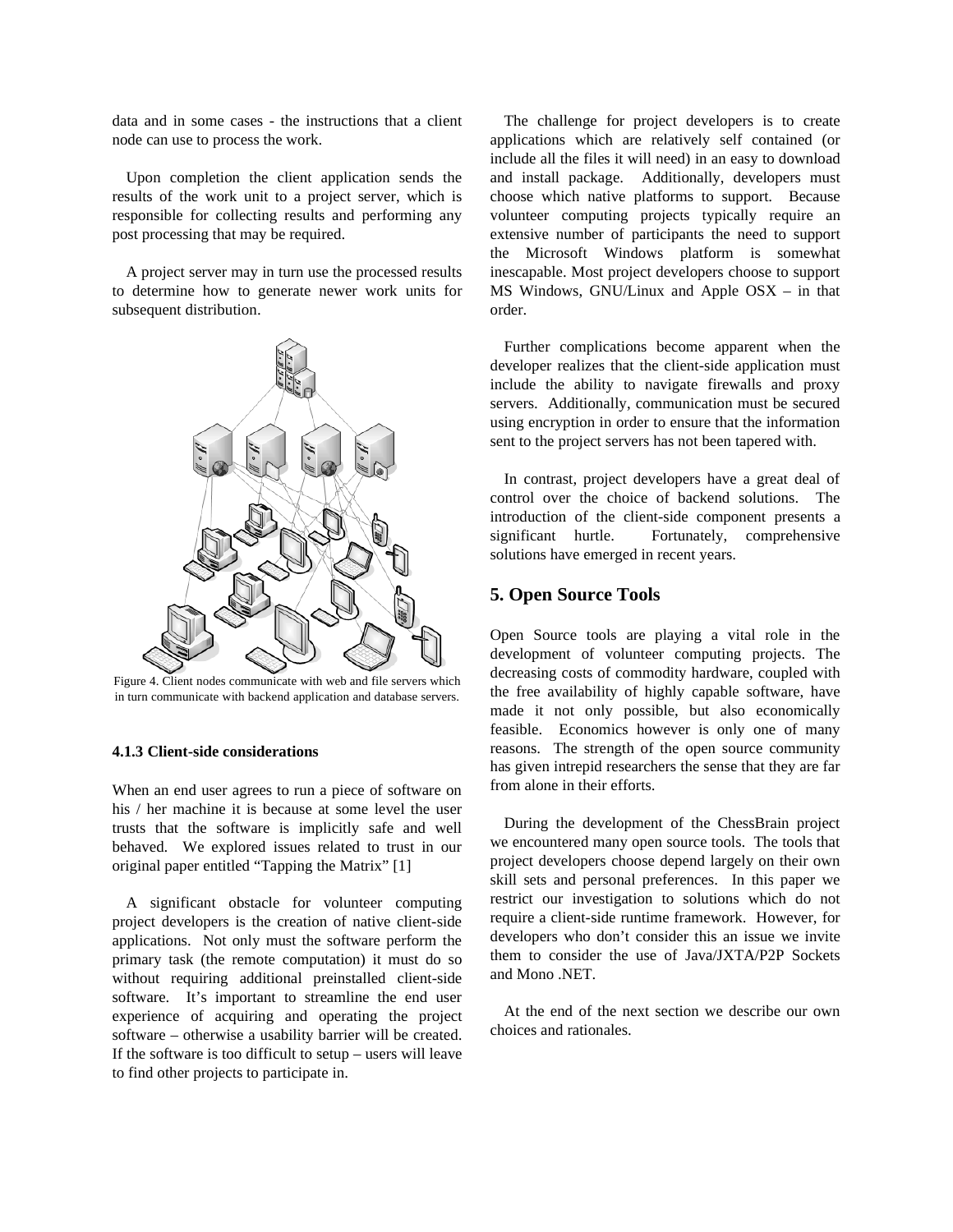#### **5.1 LAMP Building Blocks**

The GNU/Linux, Apache, MySQL and P-scripting language tools form the building blocks for a great many open source projects. While GNU/Linux itself is predominantly represented in the LAMP acronym, it is in fact replaceable by other fine operating systems.

The use of Apache, MySQL and a scripting language such as PHP, Perl or Python enable developers to create web accessible services. Because most volunteer computing projects are client/server applications, the LAMP toolset is ideal for developers who wish to construct their own solutions – but don't want or need to build the underlying software infrastructure.

The challenge in using LAMP based tools is that the project developer must still consider how to tackle the client-side application.

One approach, which we're adopting for ChessBrain, is to use a cross-platform development tool such as WxWidgets and GNU g++ which simplifies the creation of Windows, Linux and Mac GUI applications. [4] The solutions we examine next embrace LAMP tools to varying degrees.

#### **5.2 Jabber**

Jabber was first developed in 1998 by Jeremie Miller as an open source Instant Messaging system and viable alternative to propriety IM solutions such as the AOL, ICQ, MSN and Yahoo messengers. [7] Over the years the underlying Jabber protocol was formalized into the Extensible Messaging and Presence Protocol (XMPP). Today, XMPP is endorsed by IBM, Google and many others.

Jabber quickly outgrew its humble IM beginnings to embrace XML based messaging. Because, volunteer computing is largely concerned with message based communication between servers and clients, the use of a messaging server is quite natural.

The Jabber community has developed both server and client-side software which is freely available. The existing code base offers project developers a significant advancement in creating their own volunteer computing solutions based on Jabber.

XMPP is a secure XML streaming protocol which addresses many of the issues we've raised earlier in this paper. [8]

The only disadvantage with Jabber which we've identified is the dependency on XML and TCP. However, when XML is properly utilized the disadvantage may become slight and even insignificant.

#### **5.3 GPU**

The Global Processing Unit (GPU) project is a framework for distributed computing over the Gnutella P2P network. [9]

GPU developers decided to build their framework using the propriety Borland Delphi rapid application development environment (featuring a Pascal dialect). This presents an obstacle for developers who don't know Pascal or haven't looked at the language recently.

In addition, GPU relies on the Gnutella P2P network for communication services such as peer and resource discovery. A consequence of this decision is that many businesses and universities block Gnutella network traffic, whereby limiting the number of potential project contributors.

GPU's founder Tiziano Mengotti also points out that the use of Gnutella limits the available pool of machines to about 2000. This can be a severe limitation for projects requiring thousands of machines for effective problem decomposition and distribution.

We believe GPU is an intriguing project with obstacles that may be overcome with some effort. The project is actively exploring P2P grid concepts and is certainly worth a look.

#### **5.4 BOINC**

For developers unable or unwilling to invest in creating custom solutions there is the Berkeley Open Infrastructure for Network Computing (BOINC) project. BOINC was created by the SETI@home group. Today, the framework is used by a growing number of high profile projects. [10]

BOINC project contributors led by Dr. David P. Anderson (with the Space Sciences Laboratory at the University of California at Berkley); have leveraged their experience on SETI@home to create a generalized solution intended to meet the needs of most project developers. Consider the following benefits: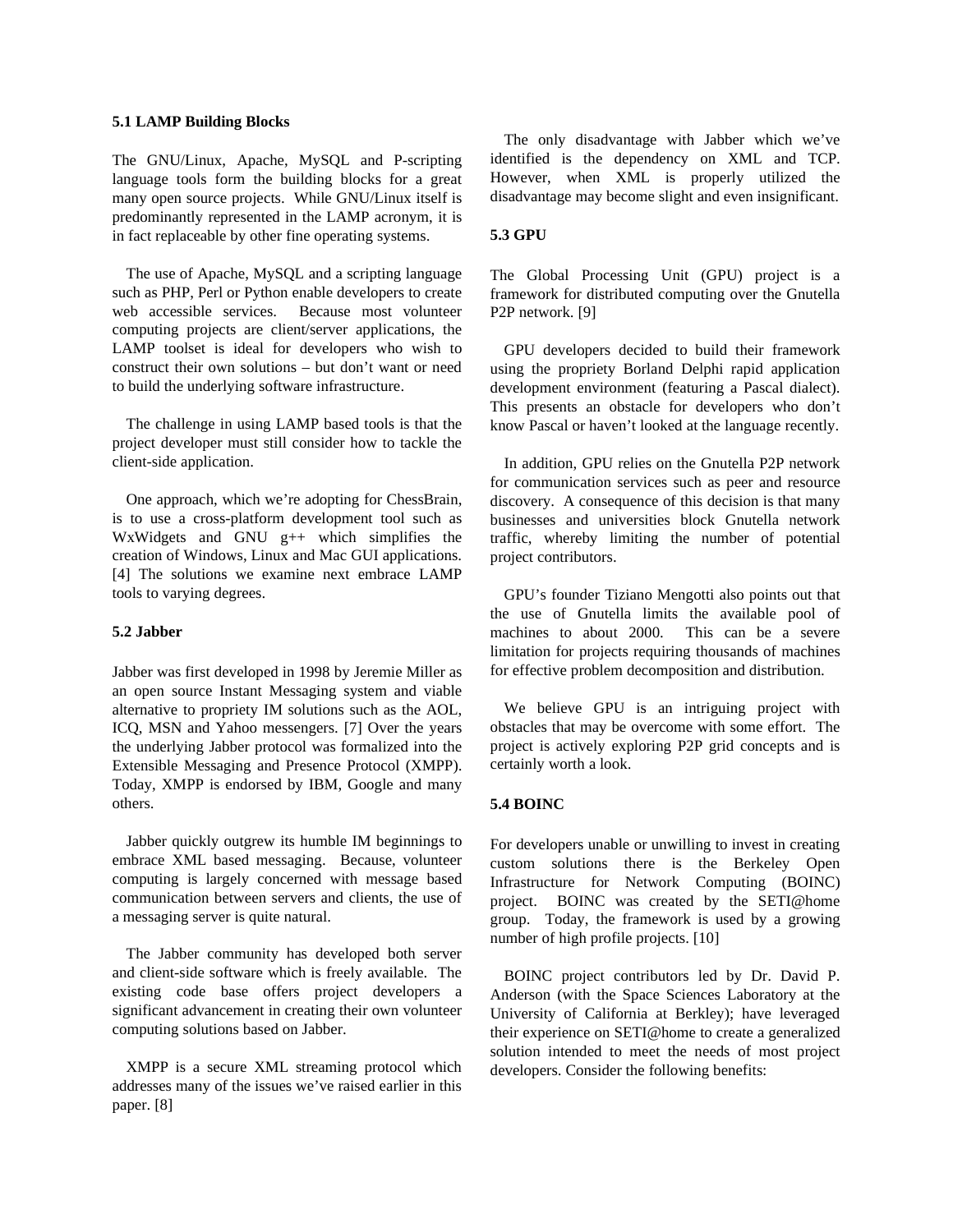- Open Source. Both client and server software is freely available.
- Secure client/server communication.
- Built on top of LAMP tools.
- Well defined application programming interface for developers of both client and backend server applications.
- End users can chose to participate on one or more volunteer computing projects.
- Name brand recognition of having your project recognized and loosely associated with both BOINC and other high-profile projects.

BOINC is a solution that is ready for use today. The solution is well documented and well worth deeper considerations.

#### **5.4.1 BOINC at a 20 thousand foot view**

End users download a one to six megabyte file (size depending on their target platform and project specific additions.) onto their machine in order to participate on one or more volunteer computing projects.

On the backend server-side BOINC consists of several ready-made server components which communicate with one another and a MySQL database server. The Apache web server is used with FastCGI and Python to create web interfaces.

### **5.4.2 BOINC: a closer view**

As a BOINC project developer one is only responsible for creating the client-side and server-side behavior that addresses a specific project's needs. The BOINC framework contains clearly designated areas where one is responsible for adding project specific code modules.

The development platform consists of GNU C++ on the server side, and GNU C++ or Microsoft Visual Studio / .NET on the client side.

The server environment is expected to be a Linux box with MySQL, Apache and Python installed.

The BOINC server side solution utilizes the MySQL database server to store and retrieve project specific information such as work units, results and user account information.

The diagram in figure 5 shows a user interacting with the BOINC system. The client side components are shown to reside in the user's machine. Below the client-server separator line we see the components of the BOINC backend. The two bold boxes represent the location of client and server project specific modules.



Figure 5. The BOINC architecture.

#### **5.4.3 BOINC disadvantages**

We're compelled to state that BOINC's advantages will very likely outweigh the disadvantages we'll list in this section. The information is provided for brief consideration as one needs to realize that BOINC is evolving to meet emerging needs. Visit the project website to learn of new developments.

During the development of the new ChessBrain II project we identified the following issues while investigating BOINC.

- Despite BOINC's tool support, project developers need to understand and feel comfortable with a number of technologies in order to gain control over their project. In short, BOINC doesn't yet offer out-of-the box supercomputing – although, at this time it comes closer than any non-commercial tool in existence.
- Complete reliance on LAMP excludes MS Windows environments on the server-side.
- The BOINC project is structured in the traditional view of client / server architectures. We feel that a P2P view is the emerging future of volunteer computing efforts.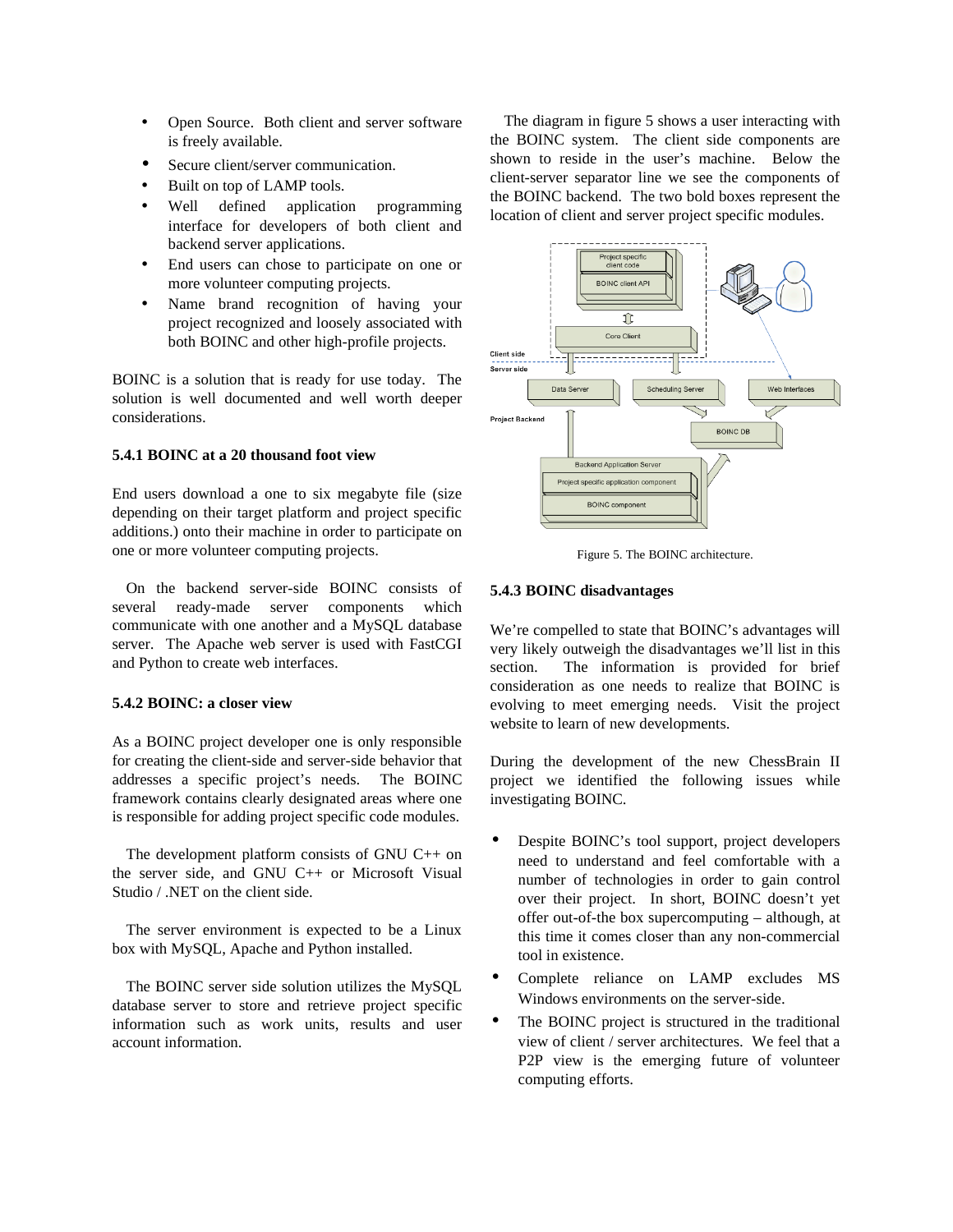- Uses XML over HTTP which may result in larger communication packets than some project developers may desire.
- End user machines are seen as compute nodes. We feel that volunteer computing projects will need to increasingly embrace server farms, Beowulf clusters and Grid systems.

According to project leader Dr. Anderson, BOINC was specifically created for scientists – not necessarily software developers and IT professionals. The goal of BOINC is to enable scientists to easily create volunteer computing projects to meet their growing needs for computational resources. Toward this end, BOINC is a remarkable achievement which will continue to have a profound impact on the future of scientific research.

## **6. ChessBrain II and msgCourier**

ChessBrain is a volunteer computing project which is able to play the game of chess against a human or autonomous opponent while using the processing capabilities of thousands of remote machines.

ChessBrain made its public debut during a World Record attempt in Copenhagen in January 2004, during a live game against top Danish Chess Grandmaster, Peter Heine Nielsen.

What makes ChessBrain unique is that unlike other volunteer-based computing projects, ChessBrain must receive results in real time. Failure to receive sufficient results within a specified time will result in weaker play. Tournament games are played using digital chess clocks where the time allotted per game is preset and not renegotiable. So while ChessBrain waits for results its clock is counting down.

Our goal on ChessBrain has been to create a massively distributed virtual supercomputer which uses the game of chess to demonstrate speed-critical distributed computation. We chose chess because of the parallelizable nature of its game tree analysis, and because of our love for the game. [11] This makes the project professionally rewarding as well as personally enjoyable.

The existing design of ChessBrain features a single Intel P4 3.0 GHz machine. The machine hosts a database, the ChessBrain SuperNode server and a chess game server. During the exhibition game against Chess Grandmaster Nielsen, the machine was overloaded as it tried to support thousands of remote PeerNode clients. Prior to the event we speculated that perhaps a thousand machines might support the chess match. We were not expecting thousands of machines. Fortunately, ChessBrain made it through the match securing a draw on move 34.

We've learned a great deal during and after the event. Our improved understanding is being applied on ChessBrain II.

Perhaps the single biggest change with ChessBrain II is that we're replacing the idea of a single SuperNode with the concept of clusters of SuperNodes. Our vision is to see SuperNodes establish P2P relationships among collaborating SuperNodes. The software for each SuperNode is being designed to create communities of machines, where each community can consist of several thousand PeerNodes.

During the game against Grandmaster Nielsen several clusters consisting of over 200 machines, and a few others consisting of 50-100 machines, participated during the event. At the time ChessBrain wasn't designed to take advantage of clusters – like current volunteer computing projects, ChessBrain was designed for use on individual machines.



Over time it became clear that ChessBrain software would have to embrace a wider spectrum of computing environments which include Beowulf clusters, compute farms and Grids.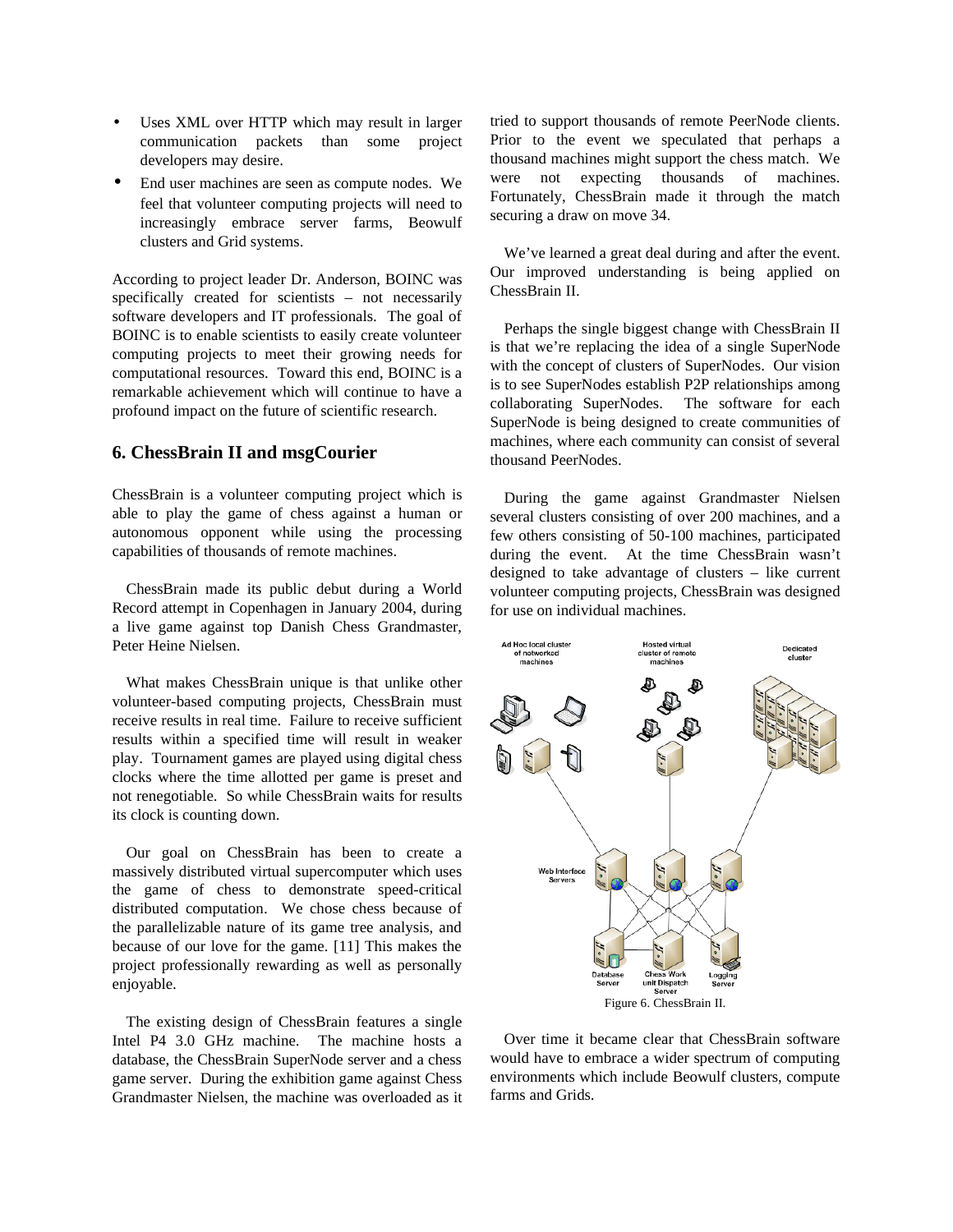Our vision for ChessBrain has evolved toward P2P distributed clusters, where volunteer computing enthusiasts are promoted to virtual cluster operators. In the parlance of graph theory, our goal has become to create more hubs. [12]

#### **6.1 ChessBrain II powered by msgCourier**

Promoting volunteer computing enthusiasts to virtual cluster operators is non-trivial. If we opted for a BOINC-like framework we would have to expect that each cluster operator would be knowledgeable in the use of open source tools such as MySQL and Apache.

This simply isn't practical. On the ChessBrain project our Microsoft Windows based contributors outnumber our Linux contributors two to one.

We quickly realized that our new SuperNode software would have to be a self contained product which can cluster local or remote machines with ease.

The new SuperNode software is being built on top of msgCourier in order to address the challenges we're facing on ChessBrain II.

The msgCourier is hybrid application consisting of built-in components that enable P2P messaging for distributed computing applications.

The easiest way to envision msgCourier is to think of it as a cross between a messaging queuing server, web server, and application server.

The msgCourier is being developed as an open source project which isn't only intended to support next generation volunteer computing but also a host of other potential applications. In the figure 6, each server box with connecting lines will run a msgCourier server.

#### **6.2 msgCourier Technical Overview**

A primary goal on msgCourier is to eliminate external run-time dependencies. We chose to build msgCourier using the C++ programming language with initial support for GNU/Linux and MS Windows. We leverage a number of free and open source components to create a robust server application.

In support of  $C++$  we use the Boost programming library. We added scripting support to msgCourier by embedding the Tcl language interpreter. We use Maciej Sobczak's open source C++/Tcl library interoperability between C++ and Tcl. For our database needs we've embedded the SQLite SQL engine into msgCourier.

We're securing msgCourier communication using the Crypto++ library. For our network monitoring we're using the GraphViz graph visualization software.

**msgCourier Open Source Building Blocks**

| Boost $1.32$ C++ Library     | $Crypto++-5.2.1$<br>Cryptographic methods |
|------------------------------|-------------------------------------------|
| Tcl 8.4.9                    | CppTcl                                    |
| <b>Tool Control Language</b> | $C++$ to Tcl binding framework            |
| SOLite 3.0 Embedded SOL      | GraphViz 1.1.1                            |
| engine                       | Graph visualization                       |

Figure 7. msgCourier Software Building Blocks

When using these components msgCourier is under two megabytes in size under MS Windows and about three megabytes under Linux. The cost of using these libraries really amounts to a more complex build process, but eliminates runtime dependencies.

We built msgCourier as a multithreaded application with support for both TCP and UDP based messaging.

Messages inside of msgCourier are handled by loadable components called message handlers. The msgCourier server can be configured to route messages to specific handlers on a local machine or another remote server. Figure 8 shows a list of components present in the current msgCourier application. The Crypto usage box on the bottom right is only currently partially implemented.

The msgCourier server has a built-in multi-threaded multiple connection web server component. Application developers can leverage the built-in web server to create their own custom configuration and monitor pages or web based services.

The use of HTTP and XML over TCP is optional. However, msgCourier has internal support for HTTP and XML because of their widespread ubiquity and ability to flow through firewall and proxy servers.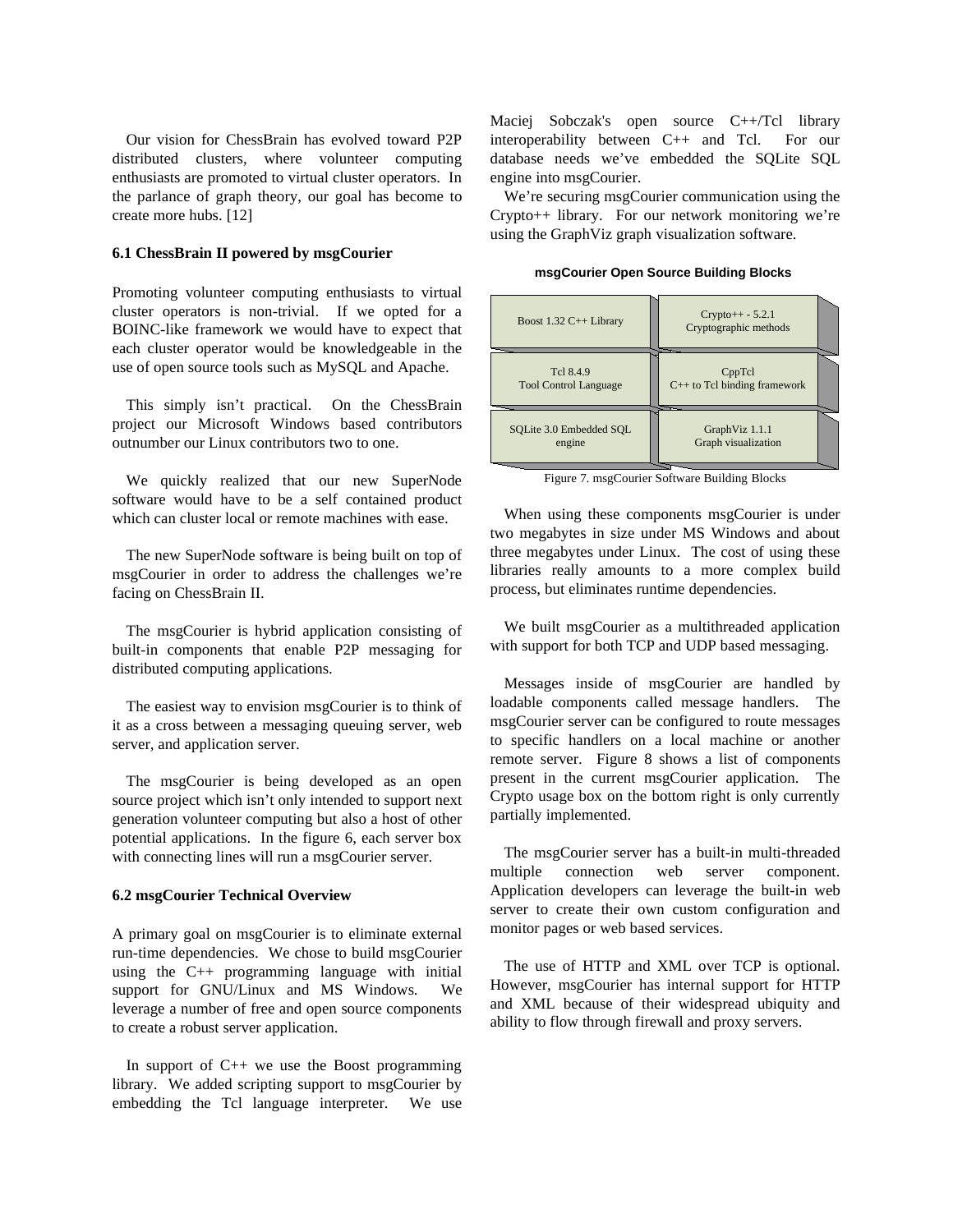#### **msgCourier Main Components**

| Multithreaded design                               | ScriptEngine                                                                      |  |
|----------------------------------------------------|-----------------------------------------------------------------------------------|--|
| Multiple TCP/UDP Servers                           | Msg Routing rules engine                                                          |  |
| <b>Embedded Web Server</b>                         | Presence Manager / Service<br>Manager                                             |  |
| <b>System Metrics</b>                              | Rule based connection blocking,<br>filtering, forwarding                          |  |
| Plug-in Manager                                    | XML script to Tcl transform                                                       |  |
| Local database usage via built-in<br>SOLite engine | $Crypto++$ usage<br>Digital Certificates, msg<br>encryption, cryptographic hashes |  |

Figure 8. msgCourier Components

Some of our design choices were:

- No dependency on external software such as MySQL, Apache or external scripting languages. Although, project developers are free to embrace the technologies of their choosing.
- Self-contained. Uses embedded SQLite database engine and built-in Tcl interpreter.
- Configurable via a web based interface. Similar to Internet appliances.
- Based on a messaging paradigm similar to Jabber.
- Supports low-level communication via UDP for use within clusters.
- Uses its own optimized messaging format, but supports HTTP over TCP. XML is optional.
- Built-in (optional) XML to Tcl transform engine.
- Built-in web application server.
- Built-in message routing. Complex routing rules can use regular expression.
- Servers communicate with one another using P2P concepts.
- Plug-in component architecture allows developers to extend and customize msgCourier for their own specific needs.

#### **6.3 msgCourier Project status**

msgCourier is currently undergoing its first public testing. The framework for many of the features we've described is already in place and quickly evolving.

## **7. Emerging trends**

We see the volunteer computing landscape evolving in sophistication to meet emerging project needs. A client-server centric view will become increasingly less common as P2P based solutions become the norm. Grid practitioners are already realizing that volunteer computing makes sense for certain aspects of their work. In addition they're discovering that the economic benefits of leveraging volunteer computing are well worth investigating.

Consider the frequency of which in-house clusters can be upgraded. Compare that to the upgrade patterns and increasing growth and availability of Internet connected machines in the possession of the general public. The exponential growth of the public computing sector is becoming difficult to ignore.

### **7.1 Embracing Clusters**

Clusters exist throughout the world. Increasingly, clusters are being built and hosted in the homes of computer enthusiasts. Volunteer computing projects which specifically target clusters have an opportunity to benefit from the computing potential inherent in tightly coupled networked systems.

In this approach a node on a local cluster is designated as receiving batches of work units and or instructions for generating local work units from a project server. This local master node is then responsible for distributing work to local nodes whereby leveraging the benefits of local high speed intercommunication. Completed work units are then collected by the master node and sent back to the project server. This approach eliminates the need for each node in a cluster to individually communicate with a central project server. Thus, this solution makes effective use of the cluster.

#### **7.2 Extending Grids**

An increasing trend has become to explore how volunteer computing can allow Grid systems to freely tap the resources available in modern computing households.

It's important to realize that Grid systems while amazingly flexible are still relatively finite in capacity. In contrast, the availability of volunteer computing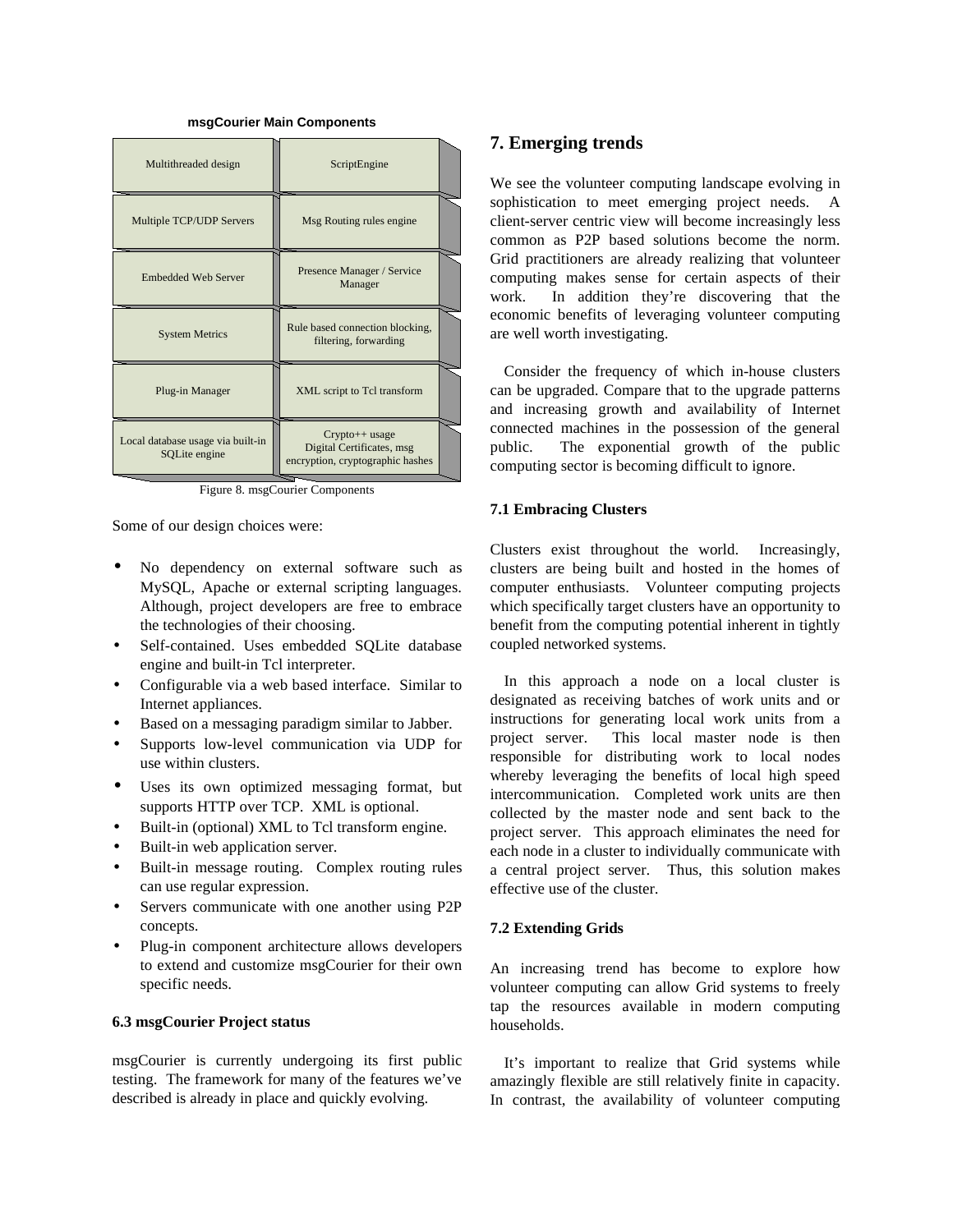resources increases based on public interests. A volunteer computing project that captures the imagination and interest of the general public can scale to an impressive amount of computing power in a matter of days.

We believe that Grid practitioners will find it increasingly compelling to explore extending their Grid facilities using volunteered computing resources.

### **7.3 P2P Clusters**

In the earlier days of Internet distributed computation efforts, researchers realized that the Internet was quickly expanding and making it feasible to leverage remote resources. Today the following factors are helping to change our view of how future projects might be structured.

- Network speeds are increasing.
- The sophistication and interests of computer enthusiasts is expanding. Many are networking machines and exploring volunteer computing projects.
- The number of Internet connected machines continues to grow at impressive increments.
- Commodity hardware continues to increase in speed and storage capacities.

We're seeing that the sophistication of current computer enthusiasts has reached a point where it has become feasible to consider them in the role of remote cluster operators. The goal here is to distribute the bandwidth and processing loads to remote hubs. In addition, other benefits such as fault tolerance may be realized.

Volunteer computing software which is capable of P2P capabilities such as self organization will become increasingly common.

The vision we share with other practitioners is one of a P2P network of hubs which magnify the network potential of volunteer computing.

## **8. Conclusion**

In this paper we've explored the field of volunteer computing. Along the way we've identified the vital role that the open source community is playing.

In conclusion we've shared our own recent developments and concluded with a look at emerging trends.

We invite you to explore this exciting field, which is still in its very early stages of development.

## **9. References**

[1] C. Justiniano 2004. Tapping the Matrix. O'Reilly OpenP2P. http://www.chessbrain.net/documentation.html

[2] D.P. Anderson. Public Computing: Reconnecting People to Science, Nov. 2003. http://boinc.berkeley.edu/papers.php

[3] GIMPS: The Great Internet Mersenne Prime Search http://www.mersenne.org/

[4] C. Justiniano & C.M. Frayn 2003. ICGA Journal. The ChessBrain Project: A Global Effort To Build The World's Largest Chess Supercomputer. http://www.chessbrain.net/documentation.html

[5] Oram, A. (ed.) 1998. Peer-to-Peer: Harnessing the Benefits of a Disruptive Technology. O'Reilly & Associates, Inc.

[6] WxWidgets: an open source, cross-platform native UI framework http://www.wxwindows.org/

[7] Jabber Software Foundation http://www.jabber.org/

[8] XMPP: Extensible Messaging and Presence Protocol http://www.xmpp.org/

[9] GPU: a Global Processing Unit http://sourceforge.net/projects/gpu

[10] Berkeley Open Infrastructure for Network Computing (BOINC). http://boinc.berkeley.edu/